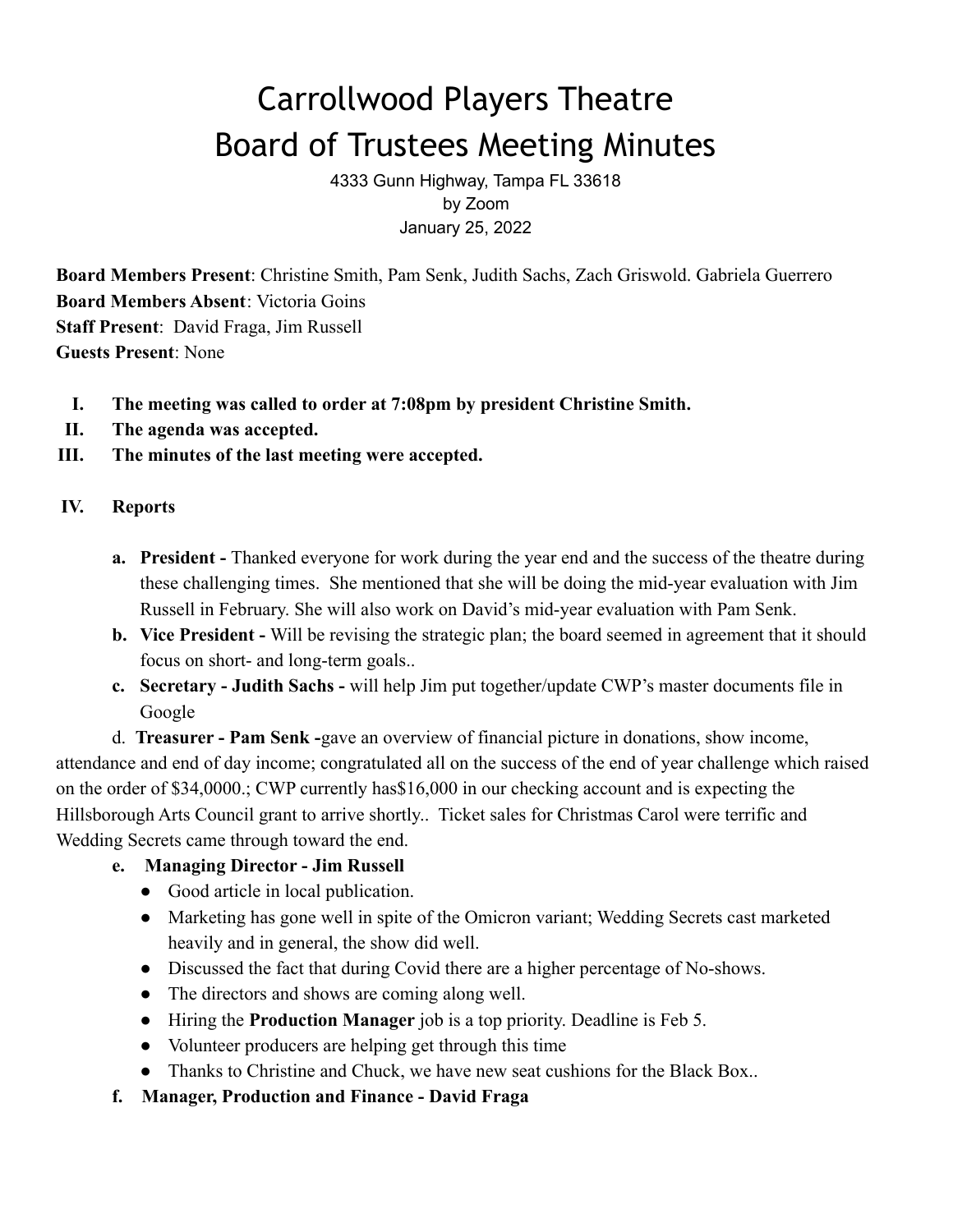**Finance Summary**: Reports attached. Will be submitting annual report in February. Numbers look good. Did the reports for the state and the 1099s. The annual report to the state is about to be done.

**IRS issue:** David continues to work with the IRS to have the penalty waived; we got another nine-week extension.

**David's contract:** As of Jan 22, 2022 David became Manager of Finance and will continue in that position.

Links to Reports:

**g. Artistic Council Chair - Zach Griswold:** AC met in January; getting up to date on survey responses, Director selection cannot occur until we have the rights so we can't publicize for directors, March 15 is normal date; should not be too far behind (Jim will work on this and doesn't foresee a problem), Hippie is working to use survey information more efficiently to use in planning. Pam inquired about projections from show selection; Jim will make sure that we have in writing that the Black Box authors will not be charging.

**h. Marketing and Fundraising:** GG will meet with Jim and Christine to discuss marketing and fundraising following the October meeting on that topic.

### **V. Old Business**

- **a. Fundraising -** Christine reported that she and Jim are proposing a new fundraiser to be held (preferably) on Opening Night of each mainstage performance. A description of the Red Carpet Reception concept is attached. It will begin with Mattress on March 1. The Board supported (Update: Pam Senk has offered to be the host for Mattress and David has offered to provide refreshments for another reception). Link to concept paper
- **b. Independent Contractors/W2 Employees -**.David's new contract is in process; Jim's will be ready for FY23.
- c. **Update of Mask Policy for Performers** Current policy is that vaccinated performers will have the option to perform on-stage only without a mask. The board approved a motion to extend to Jim the power to alter the policy at his discretion mask policy extend until next board. Passed unanimously.

### **VI. New Business**

**a.** Theater clean-up renewal; All agreed that CWP facilities need to be addressed. Jim and Christine will put together a plan including front and back stage, lobby, storage units, Green room and windows. Per Hippie, the stage needs to be sanded when there is a break between stage sets. GG asked: Can we have banners or window wraps that advertise the shows